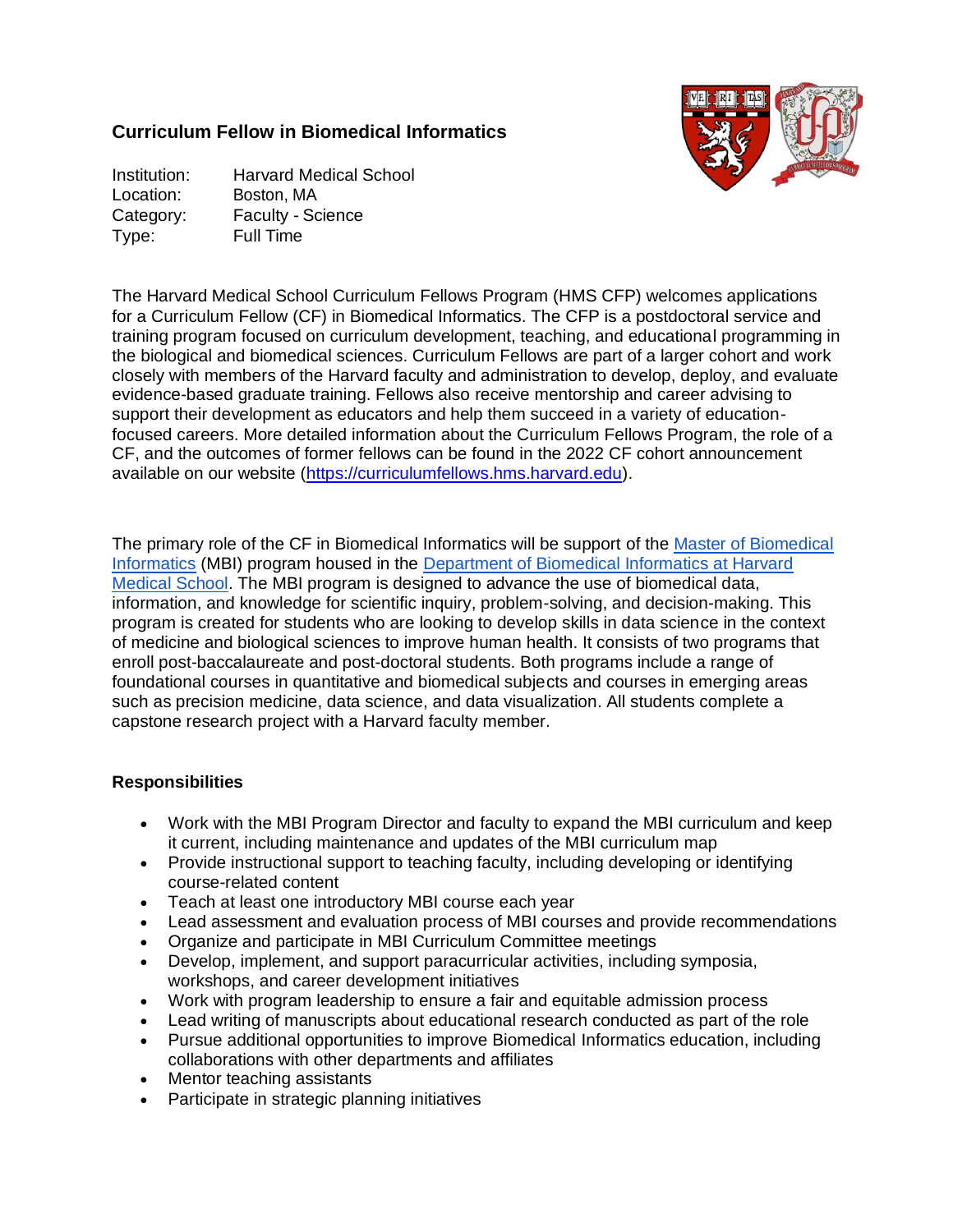### **Qualifications**

- An earned doctorate in a Biomedical Informatics-related field (i.e., computational biology, computer science, biostatistics, etc.)
- Teaching experience at the graduate or undergraduate level

### **Qualified candidates will be evaluated based on their:**

- Demonstrated quantitative expertise and experience with biomedical data
- Proficiency in either R or Python, preferably both
- Familiarity with practices related to collaborative and reproducible scientific work
- Ability to work collaboratively with multiple faculty and administrative partners to develop new courses and educational/training opportunities
- Experience applying pedagogical best practices, including evidence-based teaching methods and technological innovations to the classroom
- Ability to advise faculty on the application of evidence-based teaching practices to existing courses
- Oral and written communication skills
- Organizational and administrative skills and the ability to successfully plan and implement programs and events
- Ability to work independently to identify and implement optimal solutions to diverse problems
- Mentorship skills

Fellowships are intended for early-career scientist-educators. The CF appointment is renewable annually for a maximum of three years and is non-tenure-track. Fellows are appointed as Research Fellows and typically earn promotion to the rank of Lecturer during the term of the fellowship. The ideal start date for this position is approximately **July 1, 2022**. The current COVID-19 restrictions in place at Harvard Medical School mean this position may begin with a combination of remote and in-person work. However, fellows may be expected to work completely in person when this becomes possible. HMS and the CFP support flexible schedules, but these decisions will be made on an individual basis and will be regularly reviewed. Interviews for the MBI CF position will be held remotely.

The salary for this position will be highly competitive. Qualified candidates should expect compensation above the average post-doc salary in the Department of Biomedical Informatics.

## **To apply:**

To apply, please send an email to [cfp@hms.harvard.edu](mailto:cfp@hms.harvard.edu) containing the below list of application materials. Please address the email to Dr. Bradley Coleman, *Director of the HMS Curriculum Fellows Program*. Only complete applications submitted by the relevant deadline will receive a full review. **The deadline to apply is May 2, 2022.**

- A cover letter that addresses your interest in and qualifications for the position.
- A curriculum vitae.
- A teaching statement following our [Teaching Statement Guidelines.](https://curriculumfellows.hms.harvard.edu/teaching-statement-guidelines) The teaching statement is an opportunity to describe your philosophy of teaching in the context of